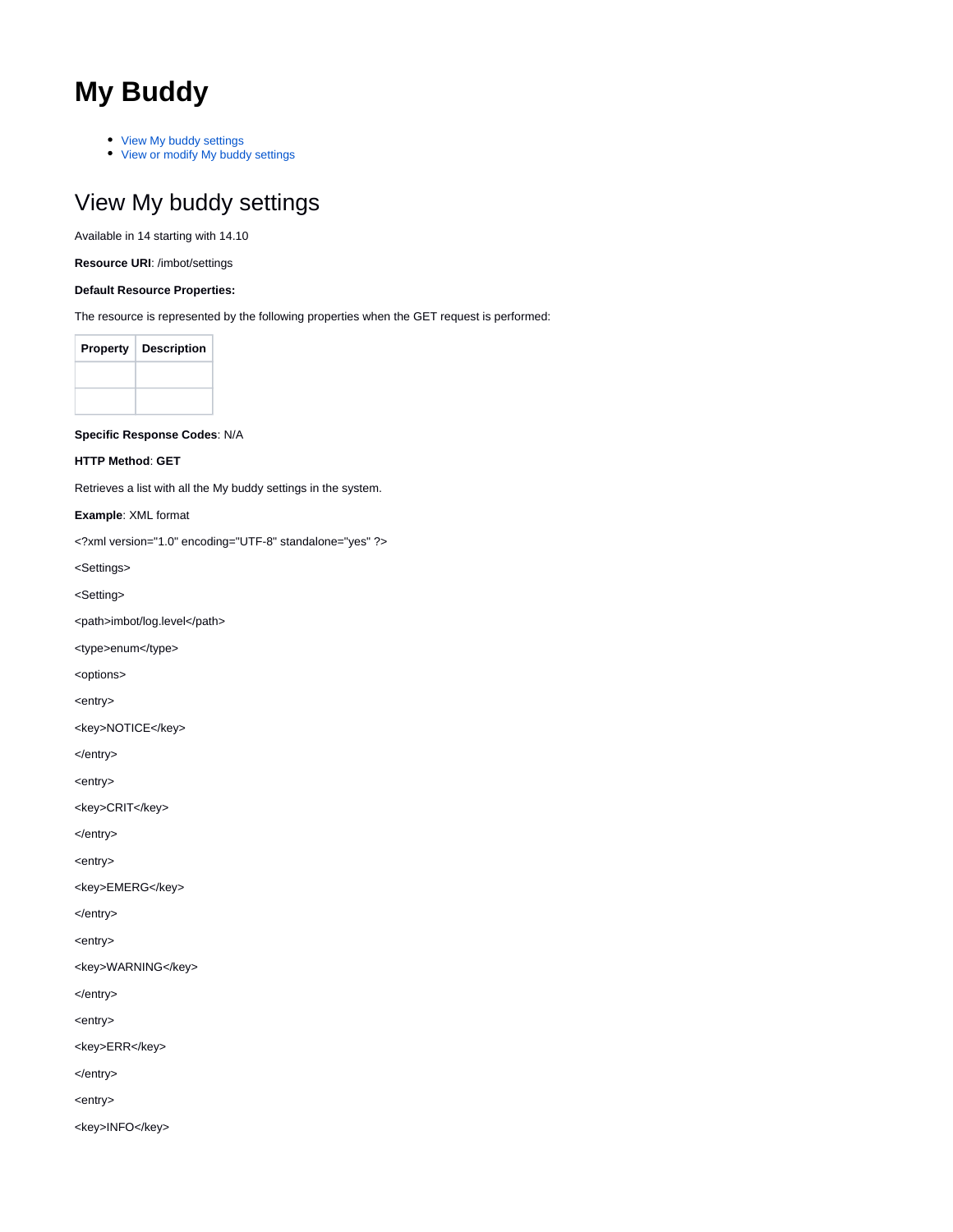</entry>

<entry>

<key>ALERT</key>

</entry>

<entry>

<key>DEBUG</key>

</entry>

</options>

<value>NOTICE</value>

<defaultValue>NOTICE</defaultValue>

<label>Logging Level</label>

</Setting>

<Setting>

<path>imbot/\_imbot.paUserName</path>

<type>string</type>

<value>mybuddy</value>

<defaultValue>mybuddy</defaultValue>

<label>IM ID</label>

<description>The ID under which ImBot feature is visible in the contact list.</description>

</Setting>

<Setting>

<path>imbot/imbot.paPassword</path>

<type>string</type>

<label>IM password</label>

<description>If IM server is configured to use LDAP you need to assign a dedicated account to play MyBuddy role. Set MyBuddy's password accordingly with LDAP account password. Leave the default password if IM server is not configured to use LDAP.</description>

</Setting>

</Settings>

JSON format

{

settings: [3]

0: {

path: "imbot/log.level"

type: "enum"

options: {

NOTICE: null

CRIT: null

EMERG: null

WARNING: null

ERR: null

INFO: null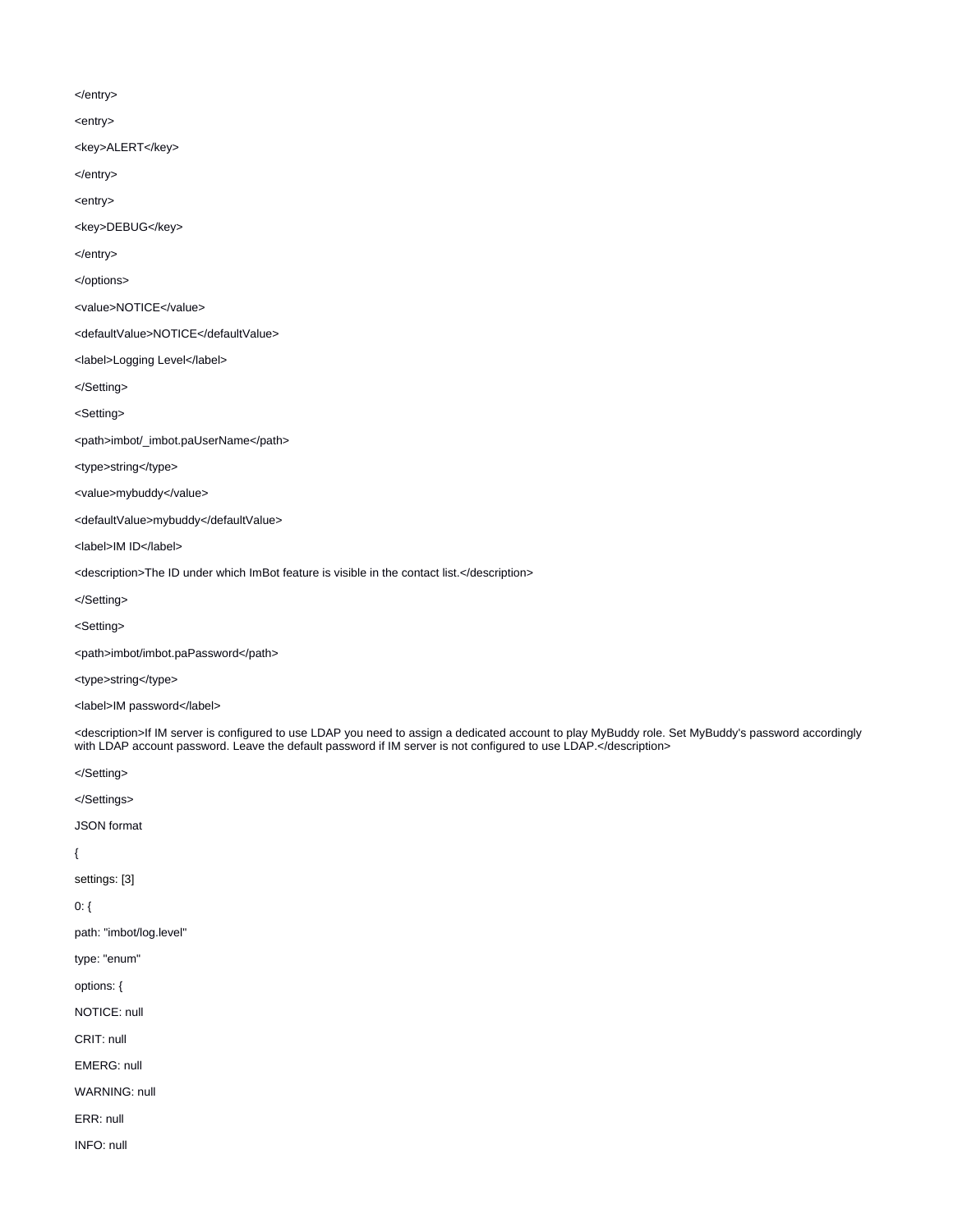## ALERT: null

DEBUG: null

```
}-
```
value: "NOTICE"

defaultValue: "NOTICE"

label: "Logging Level"

description: null

}-

1: {

path: "imbot/\_imbot.paUserName"

type: "string"

options: null

value: "mybuddy"

defaultValue: "mybuddy"

label: "IM ID"

description: "The ID under which ImBot feature is visible in the contact list."

}-

2: {

path: "imbot/imbot.paPassword"

type: "string"

options: null

value: null

defaultValue: null

label: "IM password"

description: "If IM server is configured to use LDAP you need to assign a dedicated account to play MyBuddy role. Set MyBuddy's password accordingly with LDAP account password. Leave the default password if IM server is not configured to use LDAP.

}- -

} **Unsupported HTTP Method:** PUT, POST, DELETE

# <span id="page-2-0"></span>View or modify My buddy settings

Available in 14 starting with 14.10

**Resource URI**: /imbot/settings/{settingPath}

#### **Default Resource Properties:**

The resource is represented by the following properties when the GET request is performed:

| <b>Property</b> | <b>Description</b> |
|-----------------|--------------------|
|                 |                    |
|                 |                    |

**Specific Response Codes**: N/A